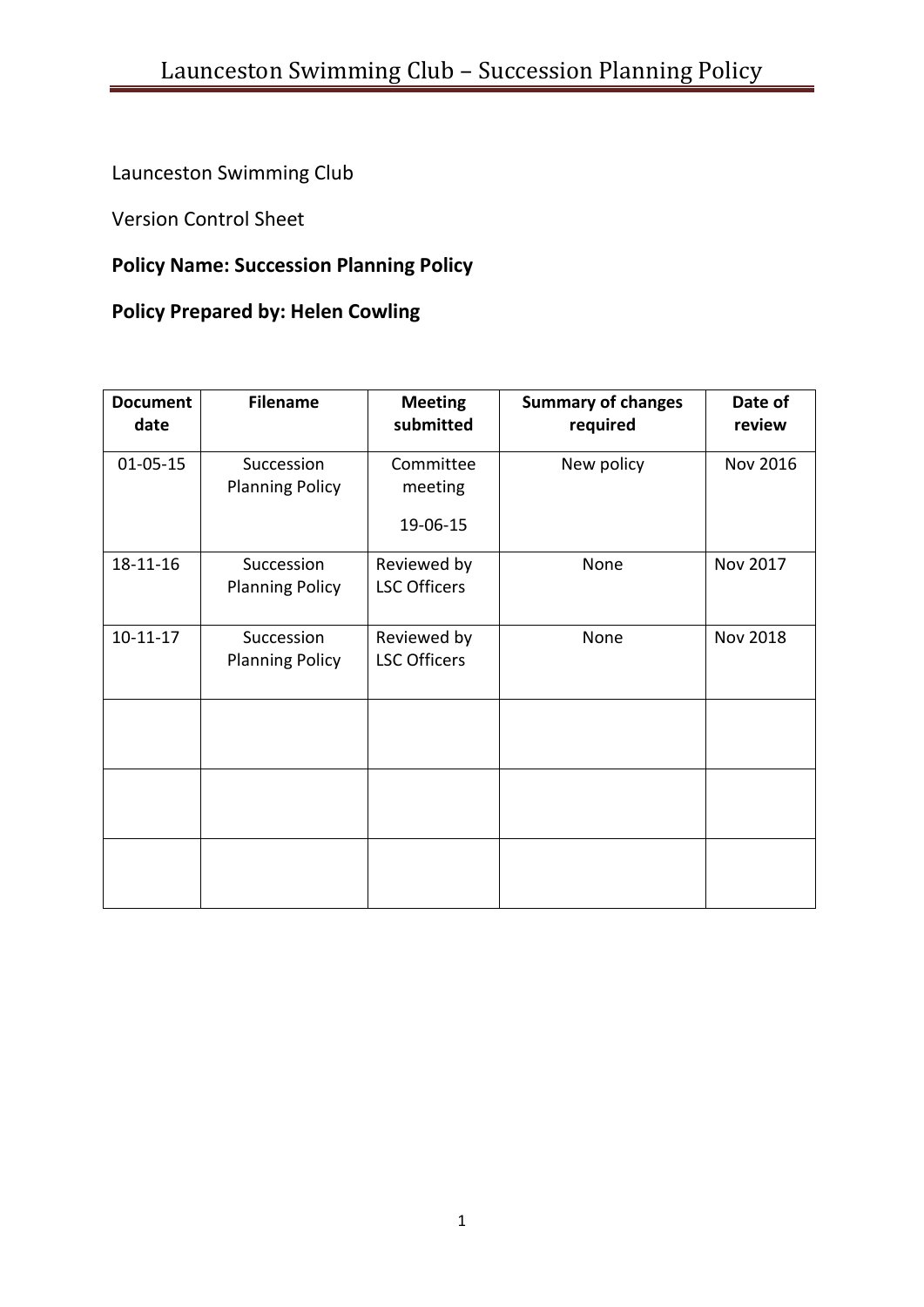## **Introduction**

## **Succession Planning Policy**

Launceston Swimming Club recognises the importance of being able to find the right people with the right skills and competencies to be able to fill key roles within the Club as they arise.

This will help to maintain the right balance of people and build the foundations for the Club to achieve success in the long term.

This approach will include coaching and teaching staff, committee members, volunteers as well as our swimmers.

### **What is Succession Planning?**

Succession planning can be broadly defined as the long term process of identifying the future personnel to fill key positions as they arise. This ensures the Club can prepare and attract the right people in a timely manner, helping to create a stabilised but developing environment.

### **Launceston Swimming Club's approach to Succession Planning**

Launceston Swimming Club will seek to explore opportunities in developing talent internally, with succession planning being integrated into the way the Club runs and plans all its business.

The overall responsibility to ensure the effectiveness of succession planning will lie with the Committee members of Launceston Swimming Club. They will be required to consider the workforce composition for specific purposes, considering issues such as:

- Pending retirements
- Sickness absence (long term)
- Turnover and patterns
- Difficult to recruit posts / roles
- On-going vacancies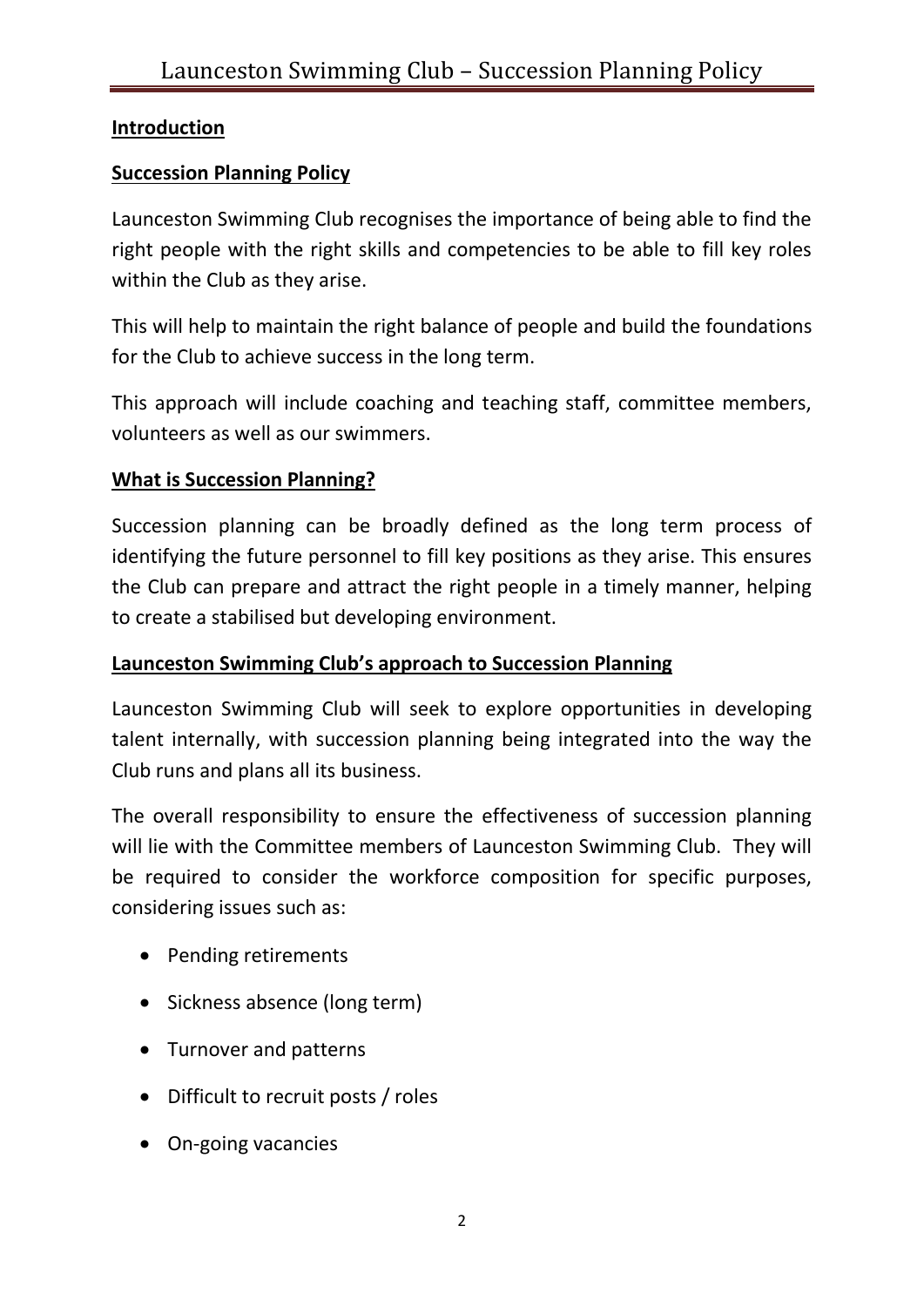In preparation, Launceston Swimming Club will consider whether further support, training and development can lead to existing volunteers and members being considered for upcoming roles.

#### **How will Launceston Swimming Club take Succession Planning forward?**

Through adhering to the following points, we will maintain a succession planning approach. We will:

#### **Coaches**

Ensure adequate qualification of coaches and ensure that regular updates via training are made to these recognised qualifications

Require reasonable notice periods in contracts.

Ensure the Clubs financial / business plans make allowances for training and development funds.

Maintain up to date job descriptions.

Adhere to a process for advertising vacancies.

Hold planned and regular development reviews identifying training needs and development targets.

Encourage older swimmers to consider obtaining teaching/coaching qualifications where appropriate.

Ensure opportunities exist for personal development.

### **Committee volunteers and officials**

Undertake a regular update of the 'skills set' that the committee has between them.

Maintain clear job descriptions.

Publicly acknowledge the huge commitment of volunteers.

Ensure the club financial / business plan makes allowance for training and development funds.